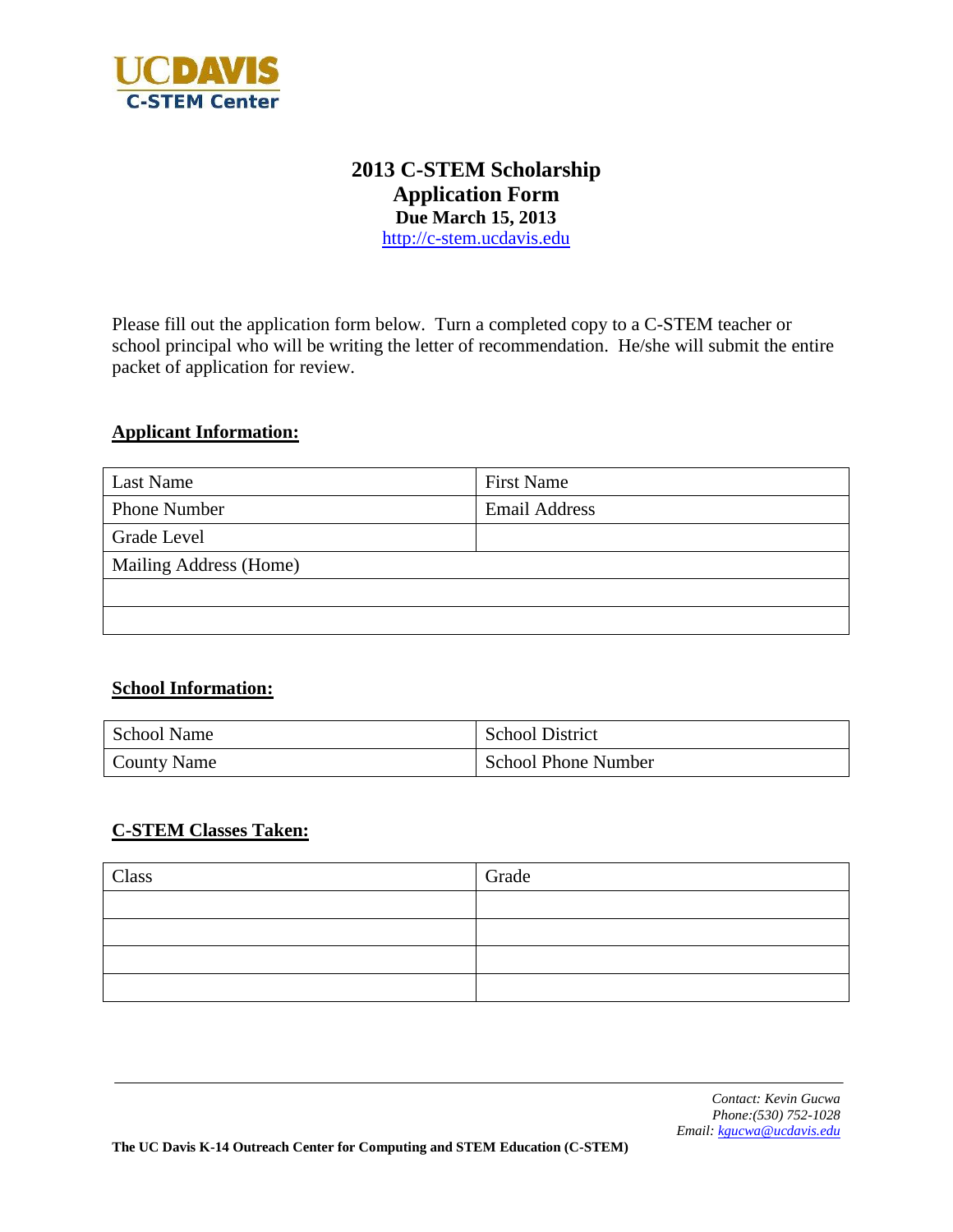

## **Extracurricular Activities:**

Please provide a description of the applicant's extracurricular activities on computing and its applications in STEM fields. (max 200 words)

| Role        |
|-------------|
| Description |
|             |
|             |
|             |
| Role        |
| Description |
|             |
|             |
|             |
| Role        |
| Description |
|             |
|             |
|             |
| Role        |
| Description |
|             |
|             |
|             |

#### **Personal Statement:**

A 1-page statement which expresses the applicant's interest and aptitude for C-STEM work to be pursued at the post-secondary level. The essay may include personal interests, academic interests, or anything that shows the applicant's motivation for pursuing study in computing and computing-related STEM fields.

#### **Transcript:**

An official transcript must be provided from the applicant's current school showing classes taken and current cumulative GPA.